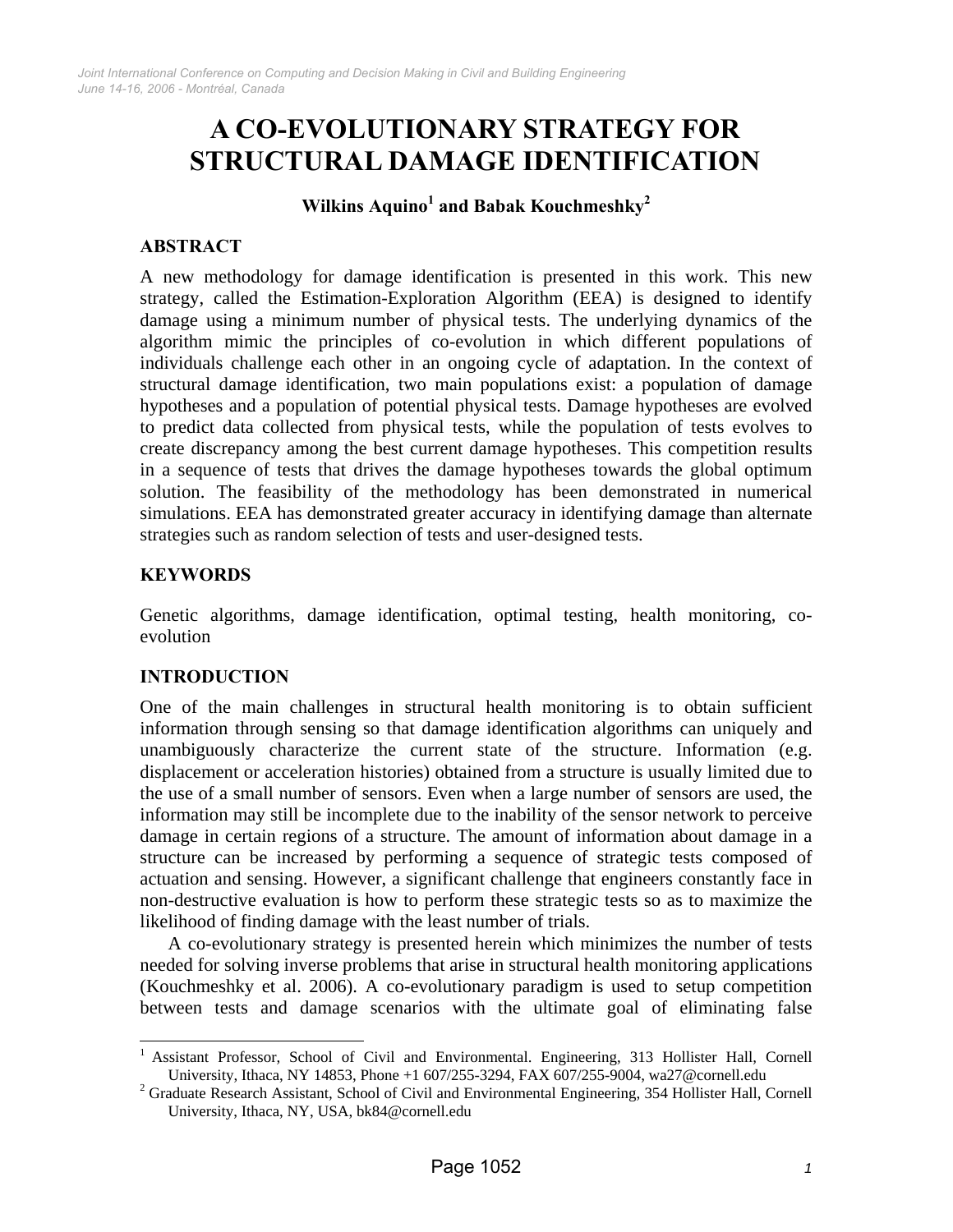hypotheses and identifying a near optimal solution. The proposed algorithm is composed of two stages: an estimation phase, which searches for damage scenarios that can predict current physical tests, and the exploration phase, which searches for tests that increase the level of information about the damaged system. Evolutionary algorithms are used to implement the two stages of the proposed strategy.

Co-evolution is a biological process where populations of interacting individuals challenge each other in an ongoing cycle of adaptation. There has been growing interest in co-evolutionary algorithms within the evolutionary computation community, starting with the seminal work of Hillis (1992) on sorting networks. Contrary to conventional evolutionary systems, in which individuals are evaluated using a static quality or fitness metric, co-evolutionary systems consist of one or more populations in which individuals may influence the relative ranking of each other (Bucci et al. 2004).

# **THE ESTIMATION-EXPLORATION ALGORITHM (EEA)**

The problem of damage identification is concerned with existence, location, and severity of the damage in a structure. When damage identification is cast as an optimization problem, great challenges arise such as large search domains and lack of sufficient information from tests performed on the structure. This leads to ill-posed inverse problems in which solution uniqueness is not guaranteed. The naïve way of getting around this situation is to continue to test the structure until enough information can be extracted. However, apart from the cost, blind testing may fail to elucidate sufficient information about the damage state of the structure, even if a very large number of tests are carried out.

The Estimation-Exploration Algorithm (EEA) presented in this work is designed to search for the global optimum solution with the least number of physical tests. The steps involved in EEA are summarized in Figure 1. Two main stages are involved in this algorithm: the estimation phase and the exploration phase. In the estimation phase, candidate solutions are sought based on information gained from current tests. This step is similar to conventional structural damage identification approaches. In the early stages of EEA, multiple candidate damage scenarios will be obtained due to the ill-posedness of the inverse problem. In the exploration phase, a set of the best candidate solutions found in the estimation phase are used to select the next test to be performed on the structure. The exploration phase is cast as an optimization problem in which the objective is to maximize the discrepancy among candidate damage scenarios. Maximizing the discrepancy among candidate damage scenarios can be interpreted as increasing information about the state of the structure since the selected candidate solutions can already explain all the existing test data.

## **FORMULATION**

The steps involved in EEA will be described in the context of structural damage identification in truss structures subjected to static loading. The methodology however is general and has been applied to dynamics problems (Kouchmeshky and Aquino, 2006). Static response simplifies the theoretical framework for demonstrating the feasibility of proposed algorithm. In addition, static tests eliminate uncertainties related to insufficient knowledge about the damping and mass distribution in the structure as is the case in vibration tests.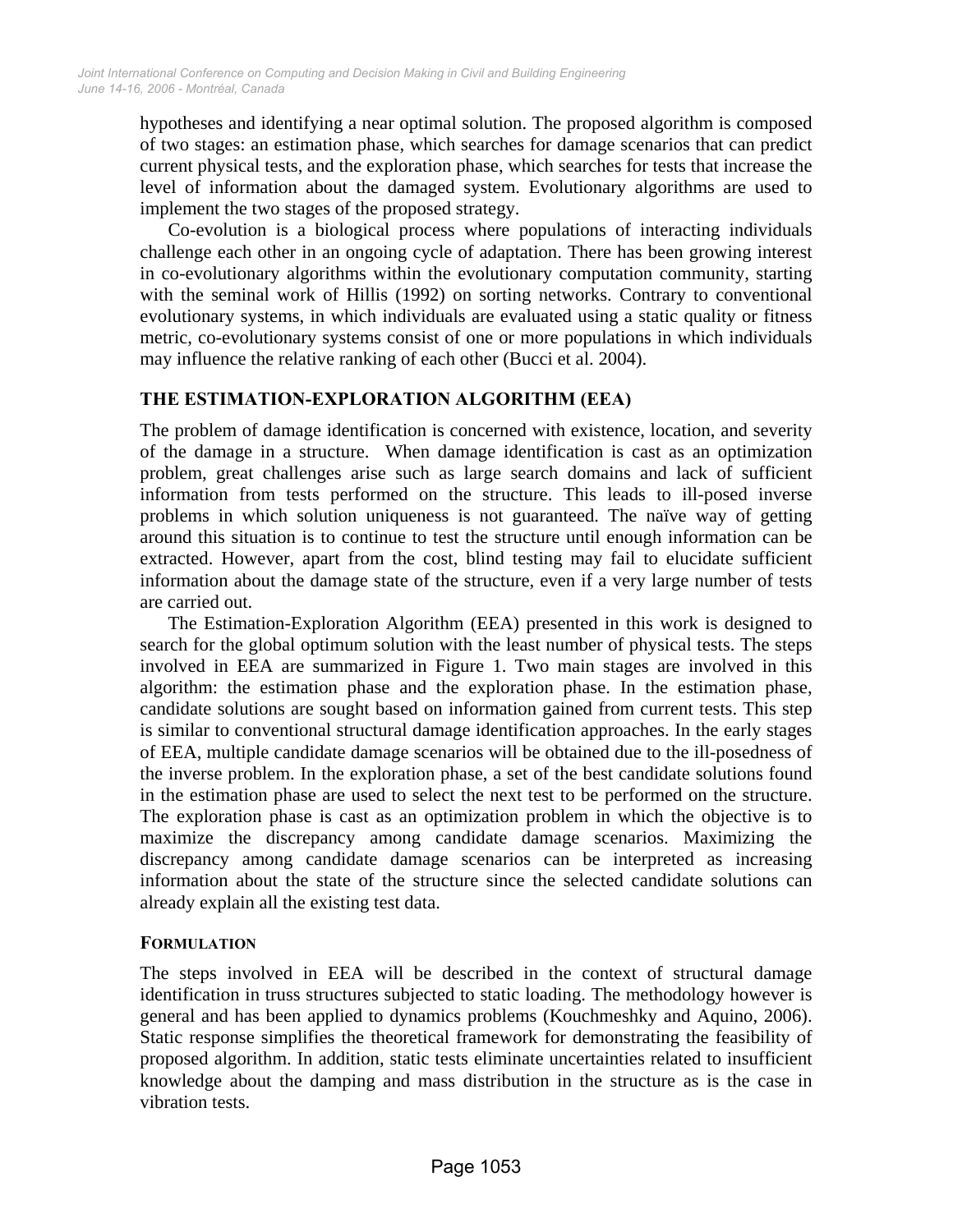

Figure 1. Flowchart of the Estimation-Exploration Algorithm. (Figure 1 in (Kouchmeshky et al.)).

Local damage in truss elements can result, for instance, from the decrease of cross sectional area due to cracking or corrosion, which will translate into the reduction of the global stiffness of the structure. For the skeletal structures studied in this paper, the mathematical model for the system can described as

 $\mathbf{K}(\alpha)\mathbf{u} = \mathbf{f}$ , (1)

where  $K(\alpha)$  is the stiffness matrix of the structure defined as a function of a vector of damage parameters **α** , **f** represents the load applied to the structure, and **u** are the computed displacements at all degrees of freedom. There is one damage parameter,  $\alpha$ , per element of the truss that represents the relative decrease in stiffness of that element. The reduced stiffness,  $K^{ee}$ , corresponding to element *i* in the structure can be computed from the undamaged stiffness,  $\mathbf{K}o^{ee}$ , and the corresponding damage parameter,  $\alpha_i$ , as  $\mathbf{K}^{ee}$ <sub>i</sub> =  $(1-\alpha)$ **Ko**<sup>ee</sup><sub>i</sub>. (2)

The global stiffness matrix is assembled from individual element contributions as  $\left( \boldsymbol{\alpha}\right) =\sum\ \mathbf{K}^{ee}{}_{i}$  $\mathbf{K}(\boldsymbol{\alpha}) = \sum_{elements} \mathbf{K}^{ee}$  . (3)

Damage parameters are obtained by minimizing the error between the computed response and the measured displacements. The error function used in this article is given by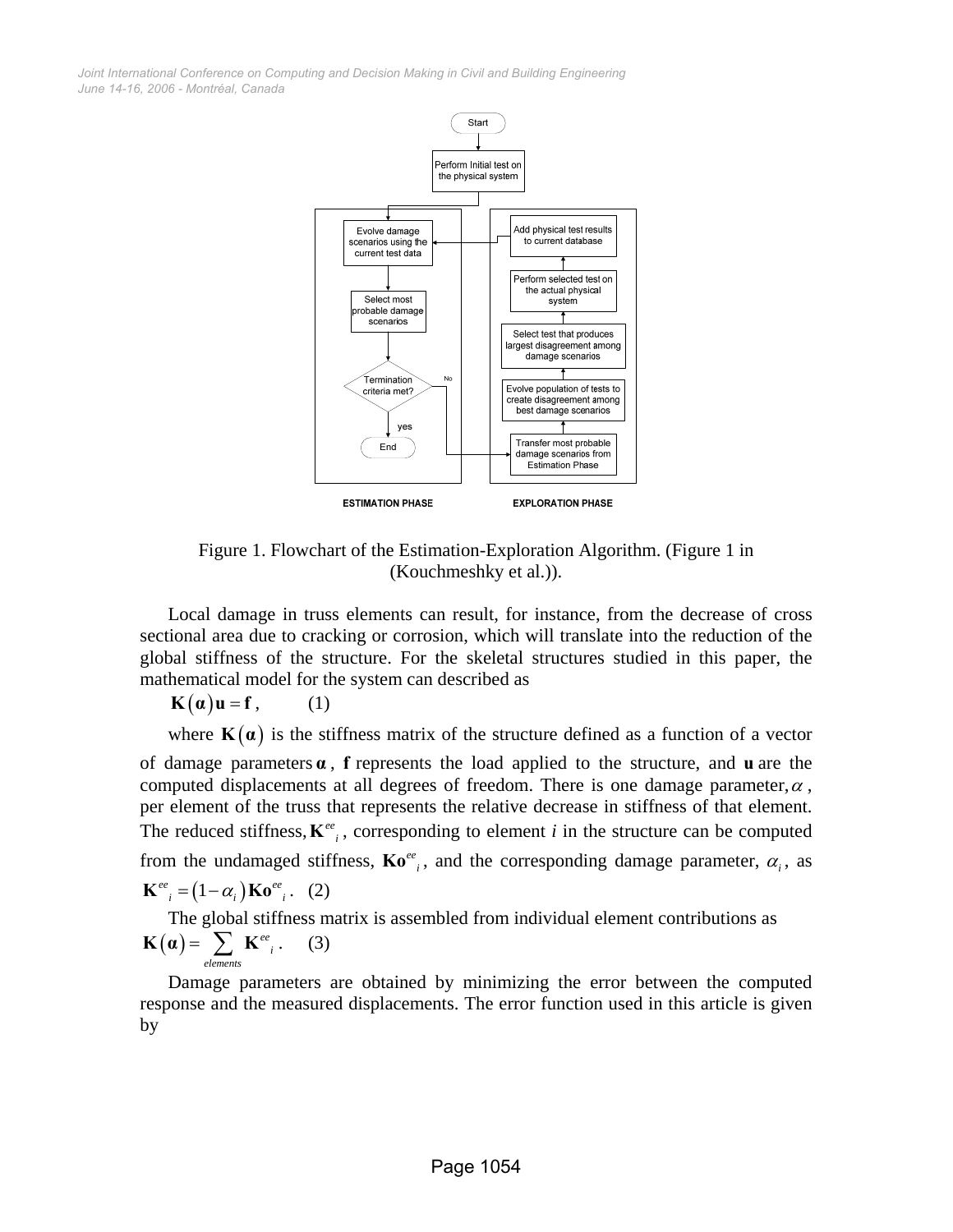$$
E(\boldsymbol{\alpha}) = \frac{1}{n} \sum_{j=1}^{n} \left\| \frac{\mathbf{u}_{c}^{j} - \hat{\mathbf{u}}^{j}}{\max(\hat{\mathbf{u}}^{j})} \right\|, \qquad (4)
$$

$$
\mathbf{u}_{c}^{j} \subset \mathbf{u}^{j}
$$

where *n* is the number of tests performed on the structure, *j* indexes the tests,  $\mathbf{u}^j$  is a vector whose elements are the computed displacements at sensor locations, and  $\hat{\mathbf{u}}^j$  is a vector containing the measured displacements. The difference between displacements should be normalized to get a better representation of the relative change in response. The maximum displacement of all sensors is selected as the normalization parameter to cancel out spurious effects of very small displacements. The damage parameters,**α** , are obtained by solving the following optimization problem.

 $Minimize E(\boldsymbol{\alpha})$  Subject to  $0 \le \alpha_i \le 1$ ∈  $\leq \alpha_{i} \leq$ **α α R** (5)

## **ESTIMATION PHASE**

The estimation phase consists in finding candidate models that minimize the error between the predicted response and the tests that have been carried on the structure so far. In our work, the fitness of each individual is defined as the negative of the output error. The following fitness function is used in the estimation phase.

$$
f = -E(\mathbf{a}) \qquad (6)
$$

The population of solutions is evolved for a given number of generations and the best *z* candidate damage scenarios are transferred to the exploration phase (i.e. selection of tests). Where *z* is a number defined by the user and represents the number of candidate solutions that will be used for selecting the next test.

The genetic algorithm used in the estimation phase used a special encoding which has been shown to be very efficient (Kouchmeshky et al.) for structural damage identification problems. In this approach, two strings of real numbers were used for encoding damage. The first string encodes the damage parameters,  $\alpha_i$ , for all elements, while the second string is used to determine whether or not damage is present in a given element. For a more detailed description of this encoding see (Kouchmeshky et al.).

Maintaining diversity in the solution population is crucial for the success of EEA. For this purpose a hybrid approach was used, which combines the deterministic crowding method (Mahfoud, 1996) with fitness sharing. Other genetic operators used included single-point crossover, and mutation.

#### **EXPLORATION PHASE**

The goal of the exploration phase is to find a test that maximizes discrepancy among candidate solutions (i.e. damage scenarios) selected from the estimation phase. This task is cast as an optimization problem, which is solved using a genetic algorithm. The fitness of a test in the exploration phase is proportional to its ability to create disagreement among candidate solutions. The fitness function for tests used in this work is defined as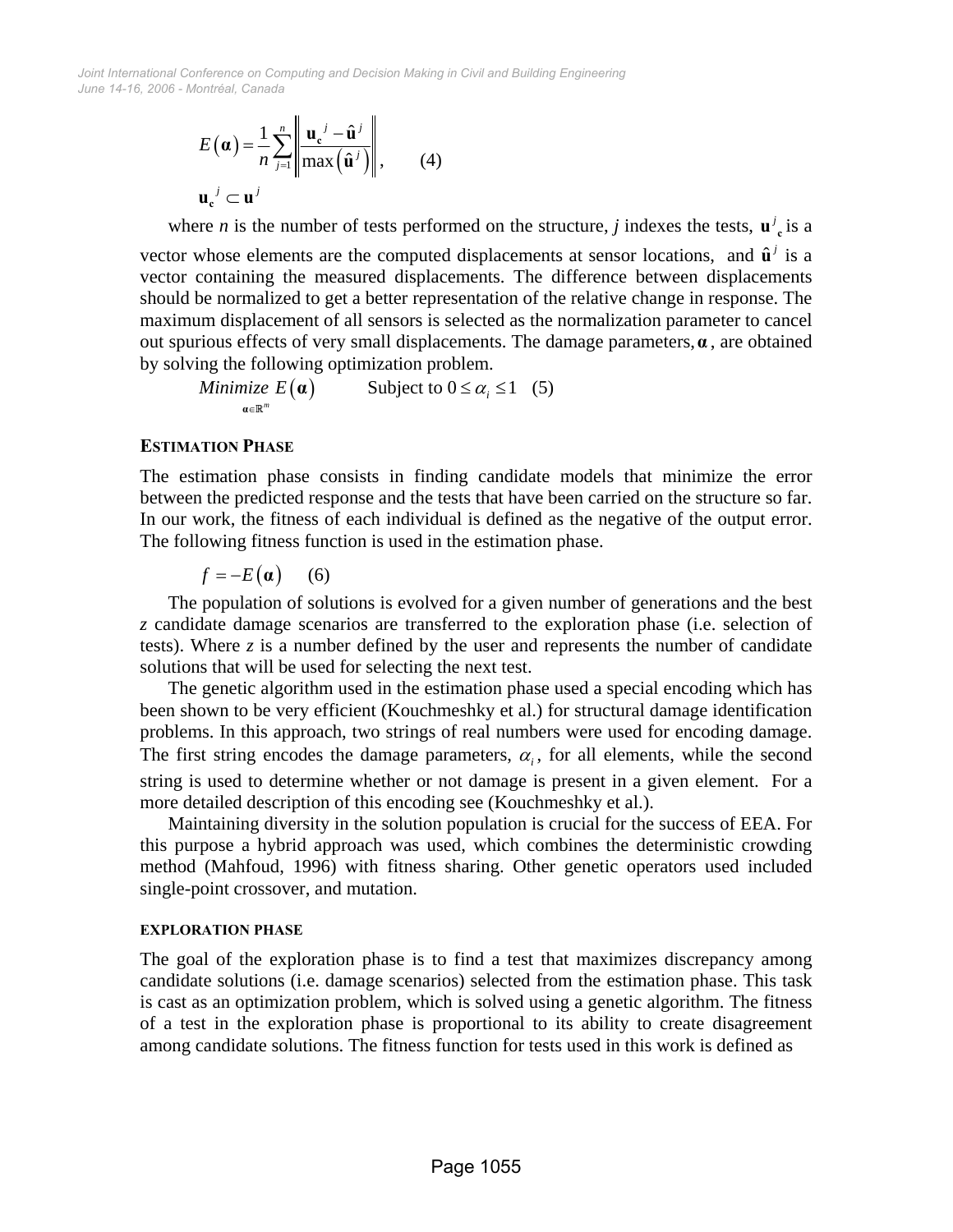$$
f_{\text{test}} = 100 \cdot \sum_{b=1}^{\text{mdof}} \sqrt{\frac{1}{z} \sum_{a=1}^{z} \left[ \frac{u_{ab} - \overline{u}_b}{u_{\text{max}}} \right]^2},\qquad(7)
$$

where *z* is the number of candidate solutions transferred from the estimation phase,  $u_{ab}$  is the displacement at degree of freedom *b* corresponding to model *a*,  $\overline{u}_h$  is the average displacement obtained from the candidate models at degree of freedom  $b$ ,  $u_{\text{max}}$  is the maximum displacement computed from all models, and *mdof* is the number of degrees of freedom where displacements are measured. Equation (7) is in essence the summation of the standard deviations of displacement at each degree of freedom for all selected models. It is important to keep in mind that selected candidate solutions can predict the data collected from the tests performed so far. Therefore, by creating discrepancy among candidate solutions, hidden information about the state of the damage structure is revealed.

The population of tests is randomly generated at the beginning of the exploration phase. Then, selection, crossover, and mutation are applied over a number of generations. At the end of the evolution process, the test genome with the highest fitness is selected and is implemented in a physical experiment. Results of this experiment are added to the existing bank of tests and the estimation phase is invoked for the next cycle of the algorithm.

Different strategies may be adopted for encoding tests during the exploration phase. These strategies depend on the type of excitation (e.g. static vs dynamic tests) and quantities being measured. For instance, in the case of static loads, a test may be defined by the number of forces applied to the structure, the direction, location and magnitude of the forces, the number of degrees of freedom being measured, and the location of the sensors. Whatever test definition is used, an important issue to always consider is the conservation of building blocks in the encoding scheme in order to maximize the effectiveness of the evolution process. For instance, the encoding should assure that blocks of sensors and forces are transferred between individuals during crossover. The reason for this is that sensor locations that can detect localized damage depend on the forces acting on the structure.

#### **TERMINATION CRITERIA**

The proposed algorithm terminates when one of these conditions is met.

- One individual can explain all tests in a predefined number of consecutive cycles. This indicates that a potentially good solution has been found.
- Diversity is not maintained. At least two different individuals need to be transferred from the estimation phase to the exploration phase. Loss of diversity may be due to various factors such as inadequate parameters in the niching method, size of the population, number of generations, etc.
- The exploration phase cannot find a test that causes disagreement among candidate solutions. In this case, the algorithm cannot single out a unique solution. This situation may indicate that the problem is not fully observable.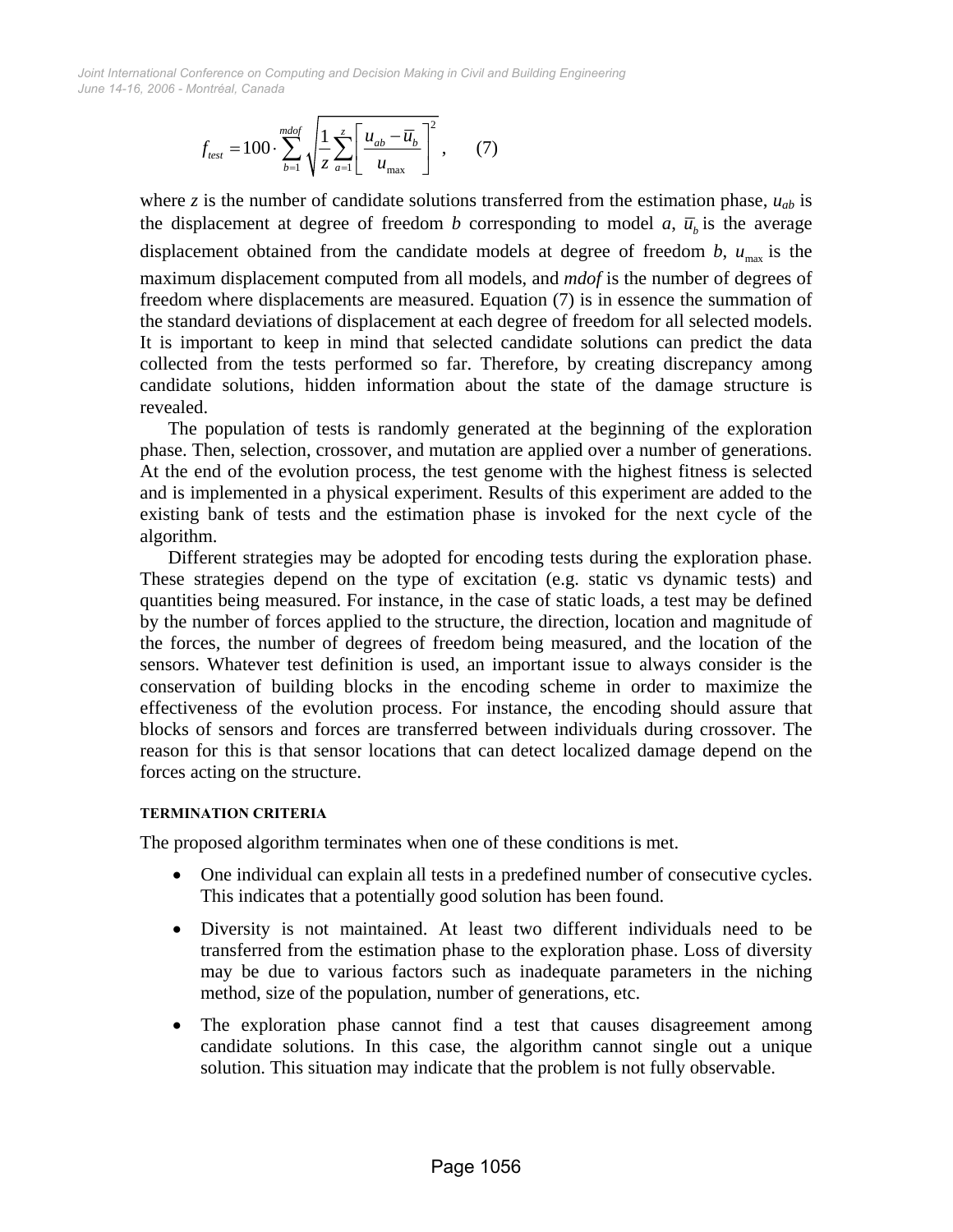# **NUMERICAL EXAMPLES**

The feasibility of the methodology is demonstrated with several numerical examples. A four-span bridge truss (Figure 2) with 105 elements and 44 nodes and subjected to static loading was used in all the examples. The area selected for the elements of the truss was  $2500$  mm<sup>2</sup> and the Young's modulus of the material was 200 GPa. Five damaged elements localized in the first left bay were introduced in the structure. The level of damage induced in these elements is shown in Table 1.

In addition to the proposed method (EEA), a control algorithm was used in which the exploration phase was disabled and random tests were used instead. Also, a case where tests were designed by the authors was investigated. In this case, 10 structural tests were engineered so that all bays were tested and loads and sensors were kept in close proximity to maximize the measured response. For this case, the damage identification process was carried using all the data collected from the tests at once as it is a common procedure found in the literature. The control algorithm and the engineered tests serve as a benchmark to determine whether the proposed co-evolutionary strategy has significant advantages over these alternate approaches.



Figure 2. Truss used in numerical examples. Dashed lines represent damaged elements. (Figure 4 in (Kouchmeshky et al.))

Each test encoded the locations of three loads applied in the vertical direction at nodes in the bottom cord of the truss along with the locations of a fixed number of sensors also in the bottom cord. In addition, in order to study the sensitivity of EEA to noise, uniformly distributed random noise was added to measurements in the simulated tests as

$$
\hat{u}^j = \hat{u}_o^j (1 + \beta e), \qquad (8)
$$

where  $\hat{u}_o^j$  is the measured displacement at degree of freedom *j* without noise,  $\beta$  is the noise amplitude, and *e* is a uniformly distributed random variable in the range [-1,1].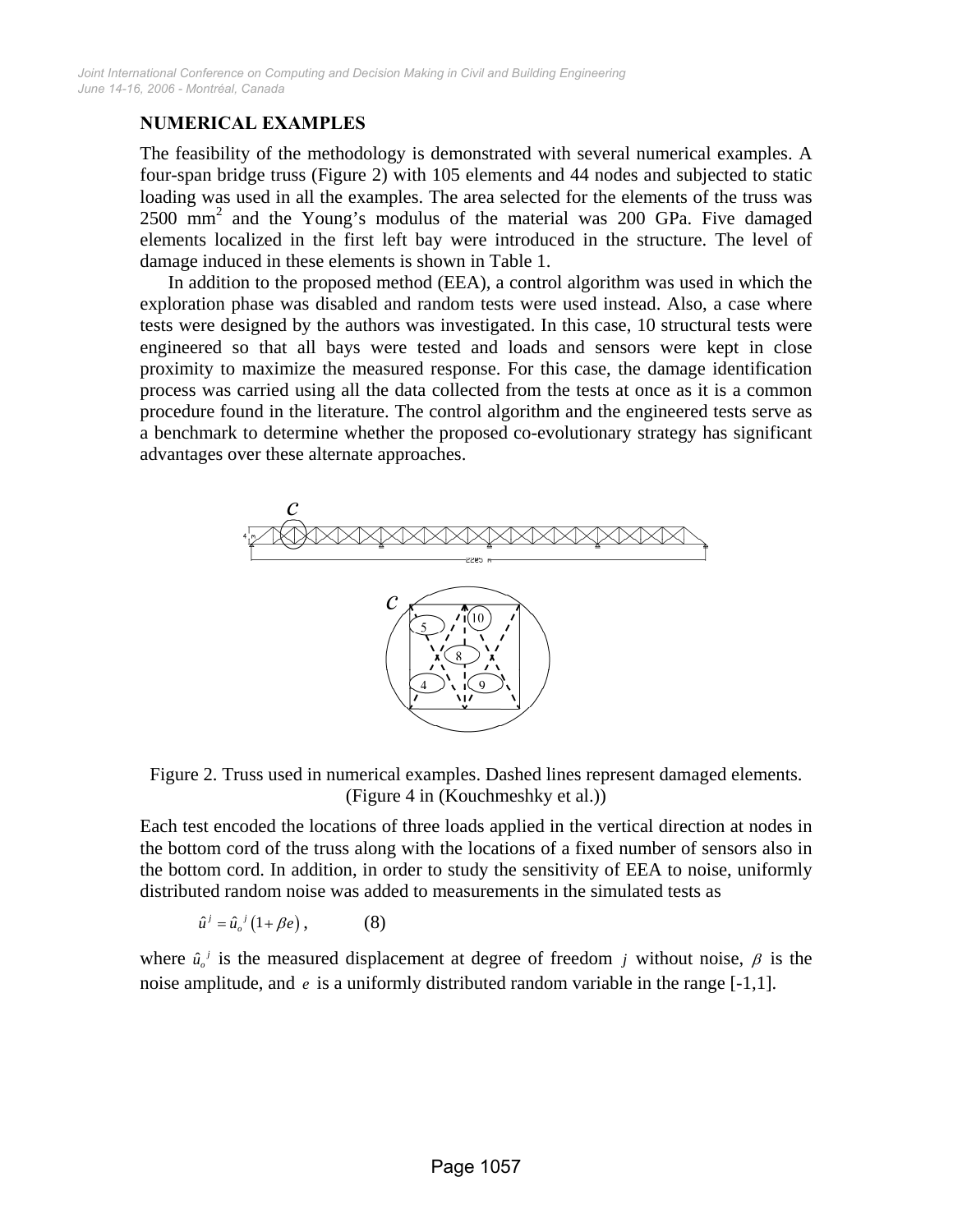| <b>Element Label</b> | Damage Ratio, $\alpha$ |
|----------------------|------------------------|
|                      | 0.40                   |
|                      | 0.25                   |
|                      | 0.10                   |
| Q                    | 0.20                   |
|                      |                        |

Table 1: Damge Ratios used in truss example (Table I in (Kouchmeshky et al.))

The performance of each strategy was evaluated by considering its accuracy in identifying the damage elements, accuracy in estimating the damage index for each element, and the number of misidentifications produced. A misidentification is defined as a non-damaged element for which the algorithm produces an average damage index greater than zero.

The results obtained from the different strategies (EEA, control, and engineered tests) are summarized in Figures 3-5. These plots show the average damage indexes found in each element as well as their standard deviation over ten computer runs. Figures 3 shows that EEA was able to find accurately and consistently all damage elements and their damage indexes at the end of 10 cycles. In addition, it produced no misidentification. Notice that only Element 8 presents some scatter in the results.



Figure 3. Damage indexes found using EEA after 10 cycles. No noise. (Figure 5 in (Kouchmeshky et al.)).

Figure 4 shows the results obtained when 10 engineered tests were used for the damage identification process. It can be noticed in this figure that the five damaged elements were correctly identified on average, but the EEA results were considerably more accurate in terms of the damage indexes. Notice also the larger scatter in the results obtained using engineered tests. There are several possible reasons for the superior performance of EEA over engineered tests. For instance, data in the engineered tests is presented all at once (as is common practice) to the damage identification algorithm, resulting in a more complex optimization problem. Also, EEA selects tests using a strategy devised for elucidating new information in each test, while engineered tests may contain redundant information.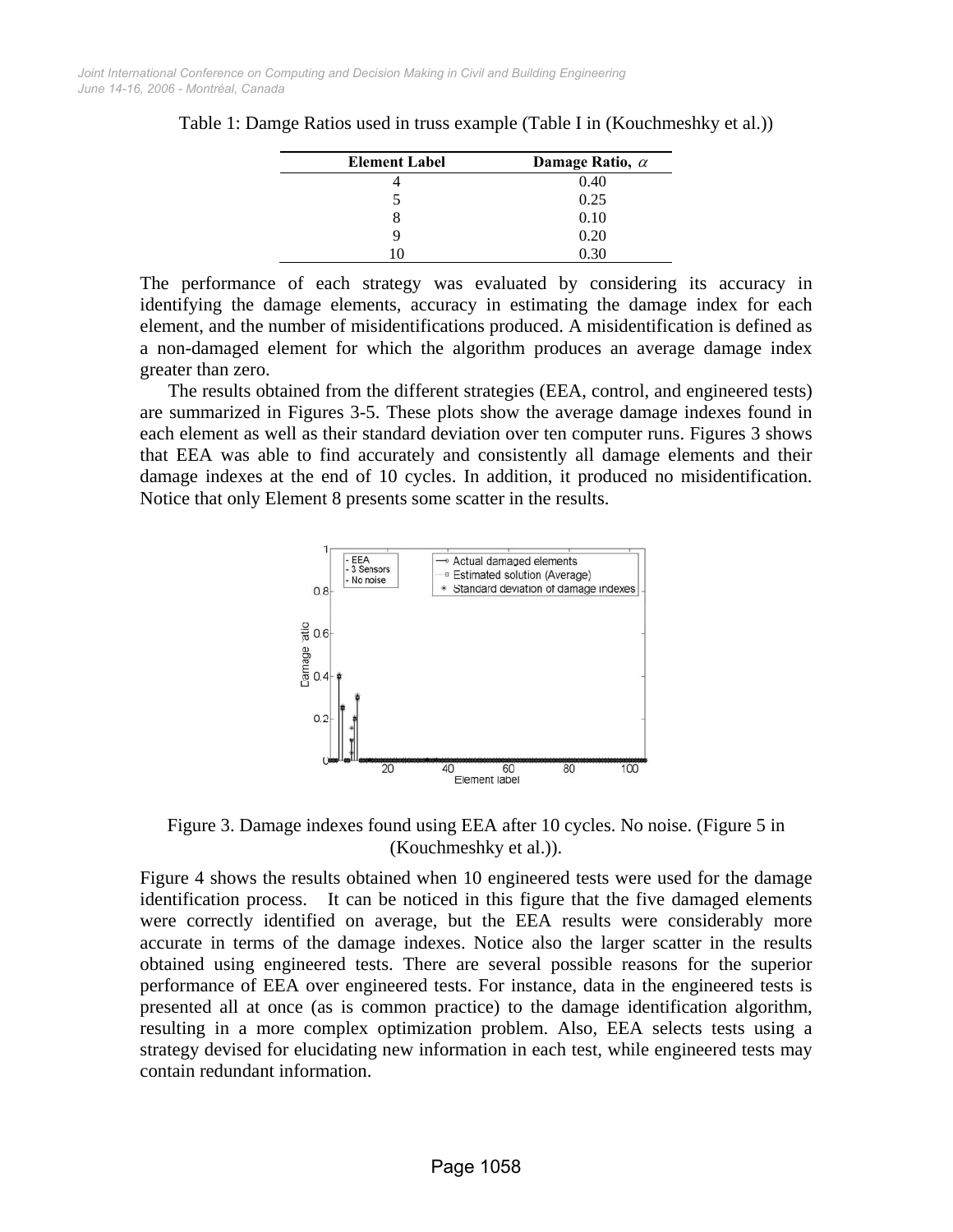



Figure 5 shows the results obtained using the control algorithm in which location of sensors and forces in each test were generated randomly. It can be observed that although the five damaged elements could be found, the accuracy of the damage indexes is less than that observed for the solutions obtained by EEA and the engineered tests strategy. In addition, the results obtained by the control algorithm show a larger scatter and more misidentifications than those obtained with the other strategies. The poorer performance of the control algorithm is due to the random nature of the test selection.



Figure 5. Damage indexes found using control algorithm after 10 cycles. No noise (Figure 7 in (Kouchmeshky et al.)).

The performance of EEA, the engineered tests strategy, and the control algorithm in the presence of noisy data are depicted in Figures 6-8. It can be seen from these plots that noise decreases the accuracy of the algorithms and increases the scatter in the results as expected. Although the three strategies (EEA, control, and engineered tests) were able to locate the five damage elements, EEA was the most accurate in estimating the damage indexes and producing the fewest misidentifications. The control algorithm, as expected,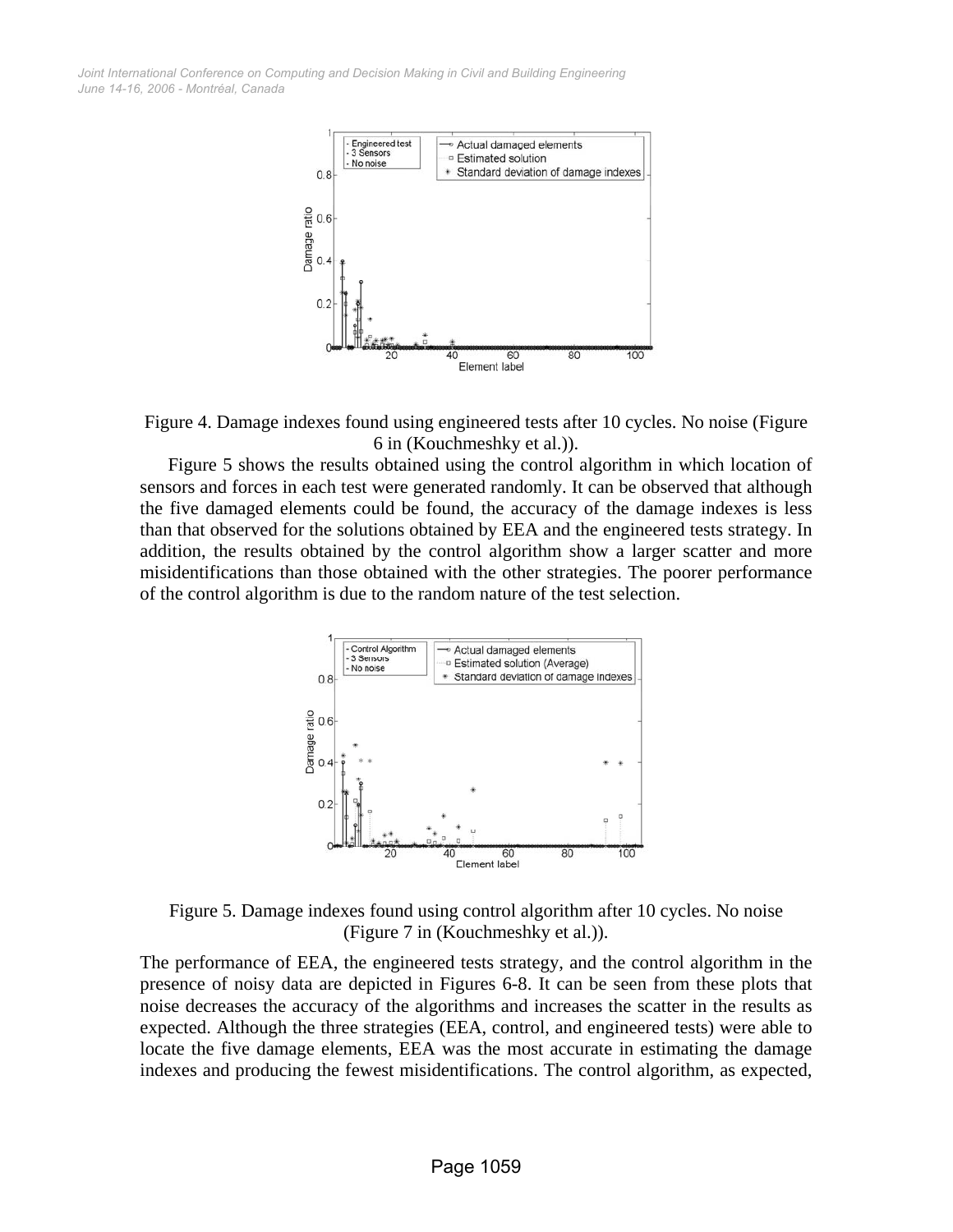produced the worst results, which can be attributed to the random test selection process as explained before.



Figure 6. Damage indexes found using EEA after 10 cycles. 1% noise. (Figure 11 in (Kouchmeshky et al.))



Figure 7. Damage indexes found using engineered tests after 10 cycles. 1% noise. (Figure 12 in (Kouchmeshky et al.))